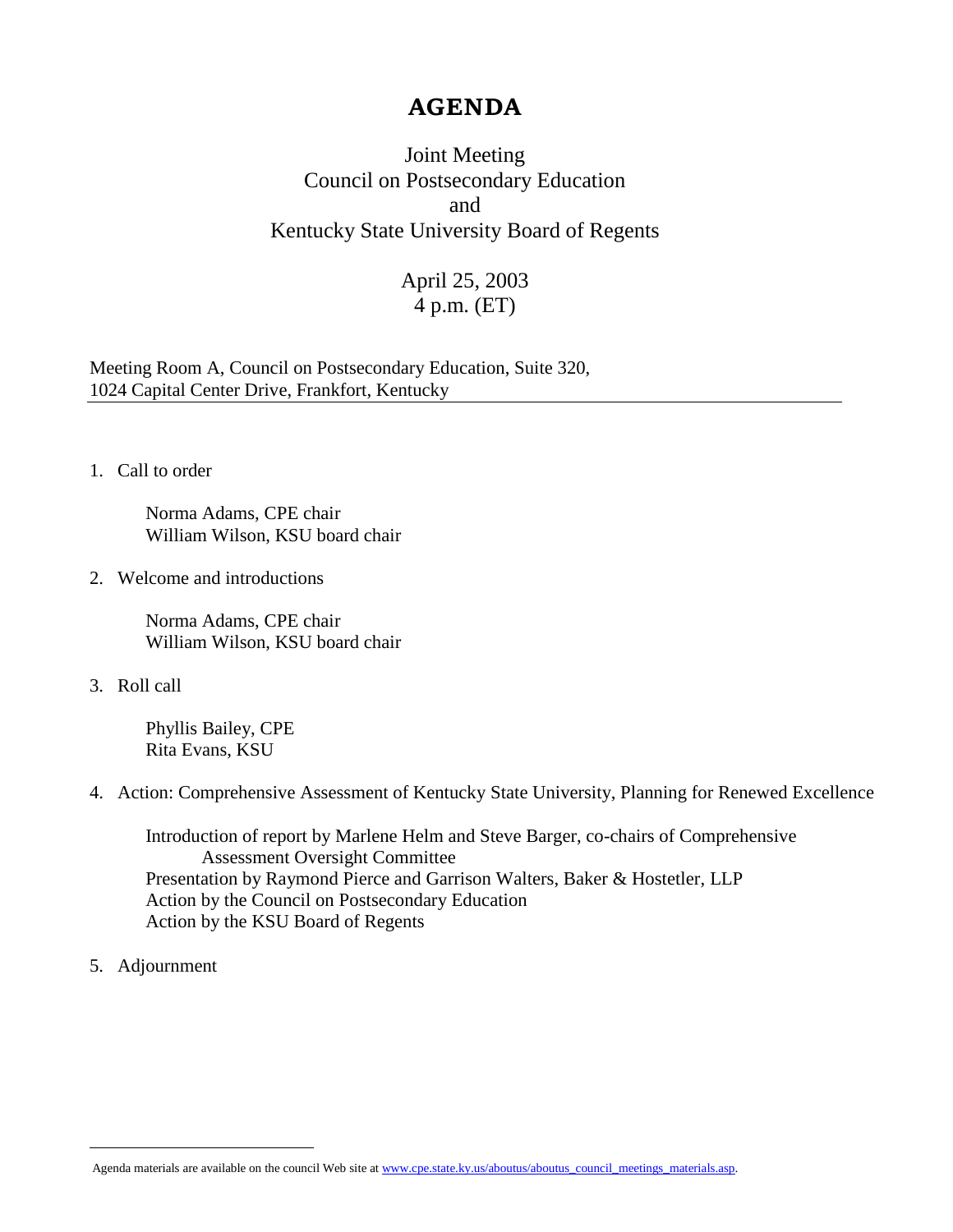Joint Meeting Council on Postsecondary Education Kentucky State University Board of Regents April 25, 2003

## Comprehensive Assessment of KSU Planning For Renewed Excellence

Action: The KSU Comprehensive Assessment Oversight Committee recommends

- That the Council on Postsecondary Education and the Kentucky State University Board of Regents receive the Comprehensive Assessment Report from Baker & Hostetler, LLP.

- That the council and the KSU board extend the life of the KSU Comprehensive Assessment Oversight Committee to monitor the implementation of the recommendations of the report and to periodically report to the KSU board and the council.

- That the council and the KSU board direct their two presidents to meet, develop an implementation agenda and timeline, and report back to the Oversight Committee.

At the September 22, 2002, meeting of the Council on Postsecondary Education, the chair of the Kentucky State University Board of Regents asked the council to partner with the board to conduct an assessment of KSU including a review of academic programs and an analysis of the use and adequacy of existing institutional resources. The council agreed to partner with the KSU board to complete the assessment.

The council and the KSU board established a Comprehensive Assessment Oversight Committee to select a consultant to complete the project and to oversee the assessment. The consultant, Baker & Hostetler, LLP, was selected in November and a contract was approved in December 2002. The firm began work in December.